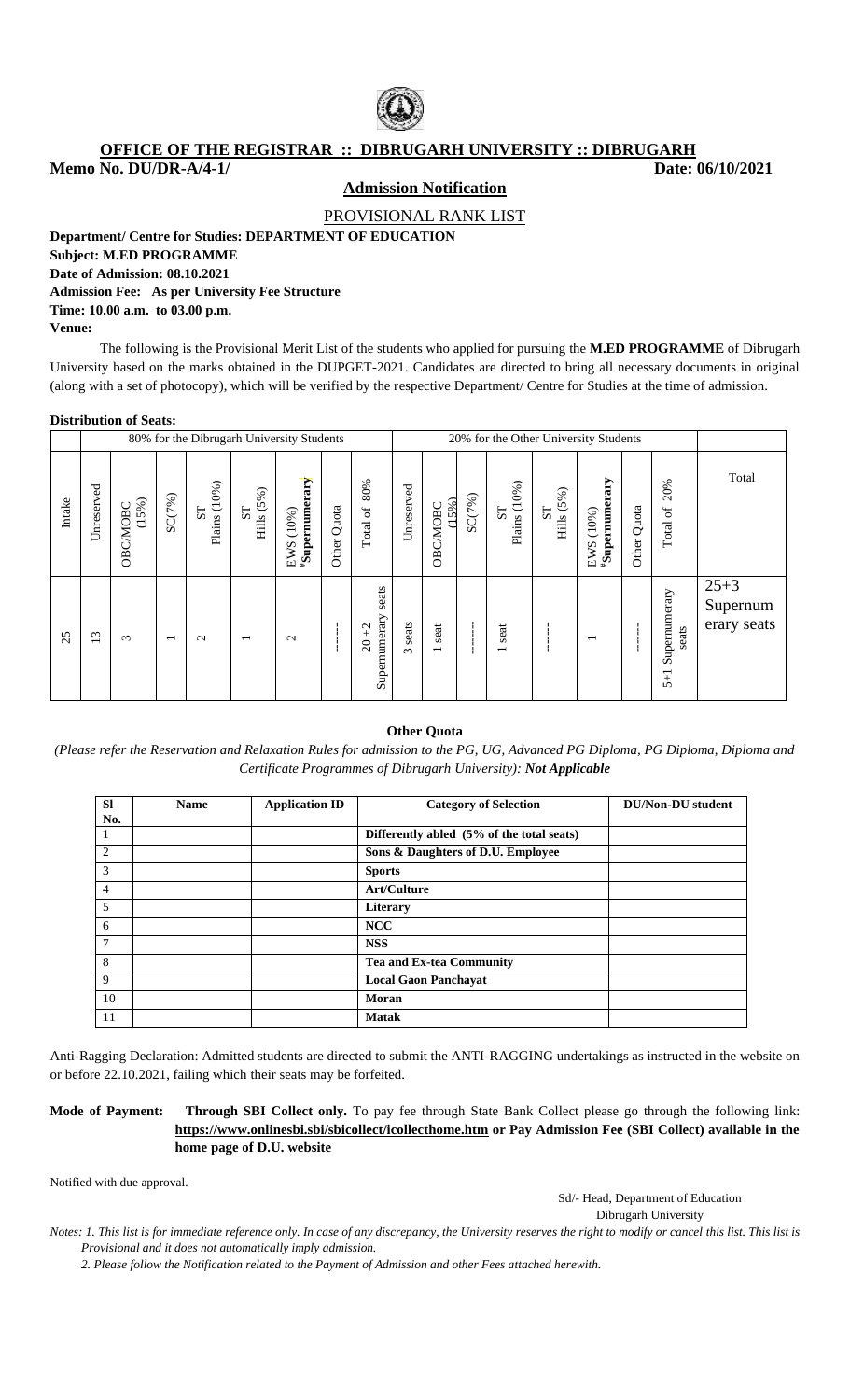Department of Education

**DIBRUGARH UNIVERSITY** Phone: 0373 : 2370248 (Off) **DIBRUGARH – 786004, ASSAM, INDIA Fax** : 0373 : 2370323 (Off) **E.Mail:educationdepartmentdu1965@gmail.com,** educationdepartment du@yahoo.co.in



## **ADMISSION NOTICE FOR M.ED IN EDUCATION PROGRAMME**

The following applicants have been selected provisionally **on the basis of merit** to appear in the interview for taking admission into the **M.ED Programme** for the session 2021-22, scheduled to be held on **8 th October, 2021 from 10:00 AM.** onwards in the premises of the Department of Education, Dibrugarh University.

The provisionally-selected eligible candidates (both Merit & Waiting Lists) have to report at the Office of the Department of Education, Dibrugarh University **latest by 09:30AM.** Admission of students into the MA Programme in Education will commence from **10:00AM.** 

Admission has to be taken by applicant on his/her own, **and no representative(s) will be considered for the purpose of the admission interview. Eligible candidates, who are not present when their names are called by the Admission Committee, will forfeit their seat to the next eligible candidate from the Merit / Waiting List. Candidates from the Waiting List also should be present at the time of Admission, as the entire Admission Process shall be completed at one go.** 

**No separate call letters will be issued to the candidates.**

- The candidate will have to bring the following documents and testimonial in original
	- i) A print copy of the **Online Application** submitted along with the photocopies of all relevant testimonials **at the time of interview (i.e. 8th October, 2021).**
	- ii) DUPGET 2021 **Score Card**.
	- iii) **Domicile Certificate/Permanent Residence Certificate (PRC) of Assam for claiming the fee waiving benefit and Statutory Reservation.**
	- iv) **Undertaking on 'Provisional Admission' (Format of undertaking shall be available in the University website).**
	- v) All documents in **original** for producing before the Admission Committee:
		- a) H.S. L. C. Examination
		- b) H.S. Examination
		- c) Degree Examination ( $1<sup>st</sup>$ ,  $2<sup>nd</sup>$ ,  $3<sup>rd</sup>$ ,  $4<sup>th</sup>$ ,  $5<sup>th</sup>$  &  $6<sup>th</sup>$  Semester)
		- d) B.Ed Examination
		- e) Master Degree Examination (where applicable)
		- f) Caste Certificate (where necessary)
		- g) Domicile Certificate/Permanent Residence Certificate (PRC) of Assam for claiming the fee waiving benefit and Statutory Reservation.
		- h) Medical Certificate (where necessary)
	- vi) The Admission Fee, Course Fee, etc. (wherever applicable as per the Fee Structure given in the website).

**The Admission Fee, Course Fee, etc. (wherever applicable) to be paid by the candidates at the time of admission through SBI Collect only.**

- vii) The Admission of the candidates shall be held in the respective Departments/ Centres for Studies on the scheduled date only.
- viii) **The Selection and Admission of all Academic Programmes covered by this Notification shall be purely provisional and subject to fulfillment of requisite norms of Qualifying Examinations and other relevant criteria.**
- ❖ Waiver of Admission Fee (as per the Office Memorandum of the Government of Assam): *Please refer to the OFFICE MEMORANDUM REGARDING FEE WAIVER of the Government of Assam given in the website: dibru.ac.in.*

## **NB: In all matters related to admission into the M.ED Programme in Education, the decision of the Admission Committee will be considered as final.**

 [Dr. Krishna Prasad Gogoi] Head, Department of Education, Dibrugarh University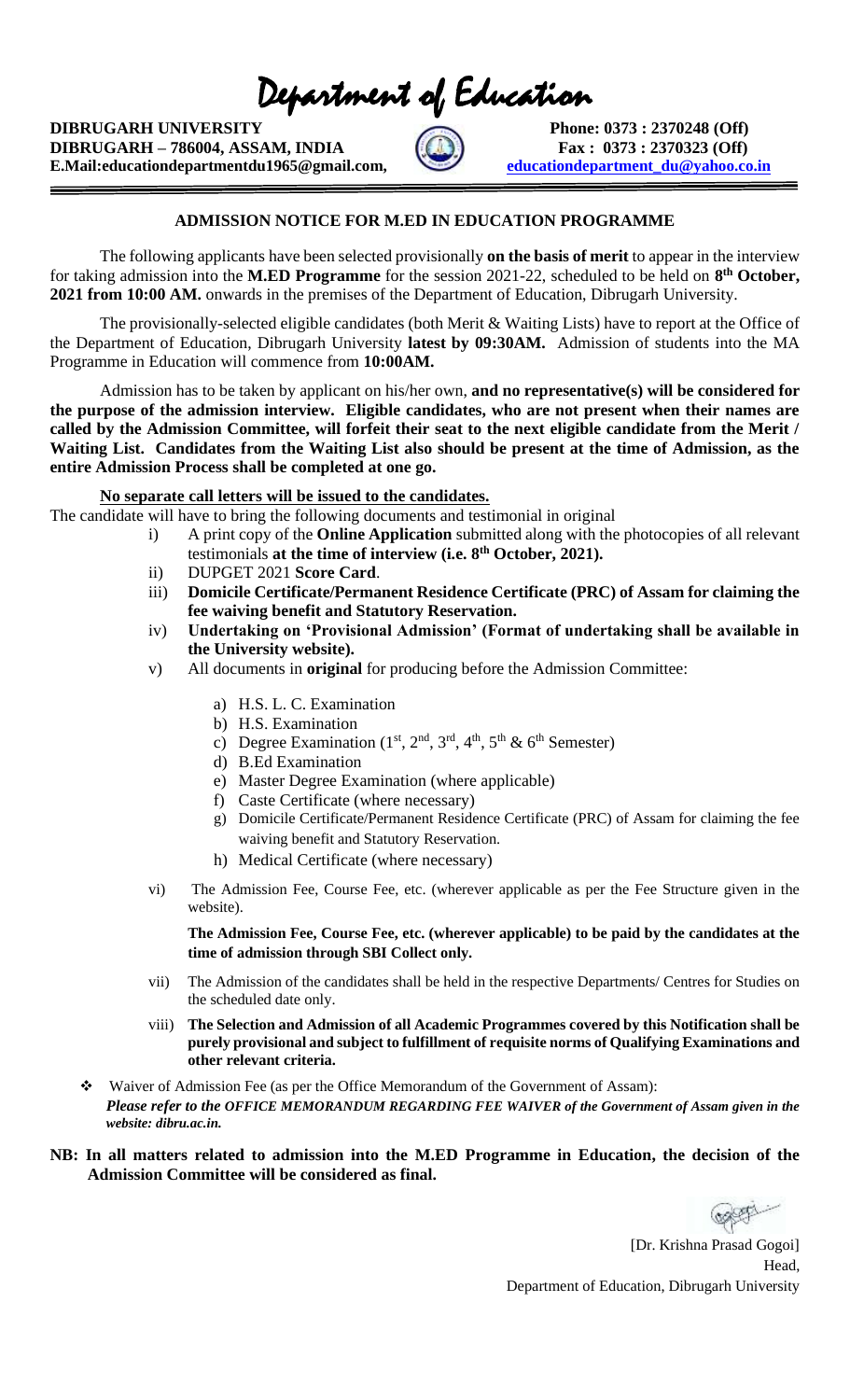Department of Education

**DIBRUGARH UNIVERSITY** Phone: 0373 : 2370248 (Off) **DIBRUGARH – 786004, ASSAM, INDIA**  $\left(\begin{matrix} 0 \\ 0 \end{matrix}\right)$  **Fax** : 0373 : 2370323 (Off) **E.Mail:educationdepartmentdu1965@gmail.com, <u>
<b>educationdepartment\_du@yahoo.co.in</u>**</u>



## **MERIT LIST OF PROVISIONALLY SELECTED CANDIDATES FOR ADMISSION INTO M.ED PROGRAMME: 2021 (FROM DIBRUGARH UNIVERSITY)**

## ❖ **CATEGORY : UNRESERVED**

| Sl.No | <b>Name of Candidates</b> | Category       | <b>DUPGET Score</b> |
|-------|---------------------------|----------------|---------------------|
| 1.    | <b>HIMANSHU BORAH</b>     | <b>OBC</b>     | 56.75               |
| 2.    | PROTYUSH GOGOI            | <b>OBC</b>     | 55.00               |
| 3.    | <b>NABANITA BORAH</b>     | <b>GENERAL</b> | 54.50               |
| 4.    | <b>NEERAJ THAPA</b>       | <b>OBC</b>     | 52.75               |
| 5.    | <b>NEHA PANDEY</b>        | <b>GENERAL</b> | 52.50               |
| б.    | ANSHUMAN KHANIKAR         | <b>OBC</b>     | 52.50               |
| 7.    | <b>DOLEY MUDOI</b>        | OBC            | 52.50               |
| 8.    | <b>MOUSUMI BURAGOHAIN</b> | <b>OBC</b>     | 52.00               |
| 9.    | <b>SURABHI BURAGOHAIN</b> | <b>OBC</b>     | 50.75               |
| 10.   | <b>SAMPRITI DUTTA</b>     | <b>OBC</b>     | 50.75               |
| 11.   | <b>CHILAKSHREE CHETIA</b> | <b>OBC</b>     | 50.50               |
| 12.   | PRONAMI BHUYAN            | <b>GENERAL</b> | 50.25               |
| 13.   | <b>DULUPRAVA DAS</b>      | SC.            | 49.50               |

## ❖ **CATEGORY: OBC**

| Sl.No | <b>Name</b>           | <b>DUPGET Score</b> |
|-------|-----------------------|---------------------|
|       | JYOTI PRASAD CHANGMAI | 48.00               |
|       | ANAMIKA BORAH         | 47.00               |
|       | ANJAN HATIBORUAH      | 46.25               |

## ❖ **CATEGORY: ST (P)**

| Sl.No | Name                  | <b>DUPGET Score</b> |
|-------|-----------------------|---------------------|
|       | <b>RAJARSHI LOING</b> | 47.00               |
| ۷.    | ANANYA MILI           |                     |

### ❖ **CATEGORY: ST (H)**

| Sl.No | Name                  | <b>DUPGET Score</b> |
|-------|-----------------------|---------------------|
|       | <b>MAYURI PANGYOK</b> | 26.75               |

### ❖ **CATEGORY: SC**

| Sl.No. | <b>Name</b>         | <b>DUPGET Score</b> |
|--------|---------------------|---------------------|
|        | <b>GIRINDRA DAS</b> | Д.                  |

### ❖ **CATEGORY: EWS**

| Sl.No. | Name           | <b>DUPGET Score</b> |
|--------|----------------|---------------------|
|        | UJJAL BORDOLOI | 48.00               |
|        | KARARI KALITA  | 46.00               |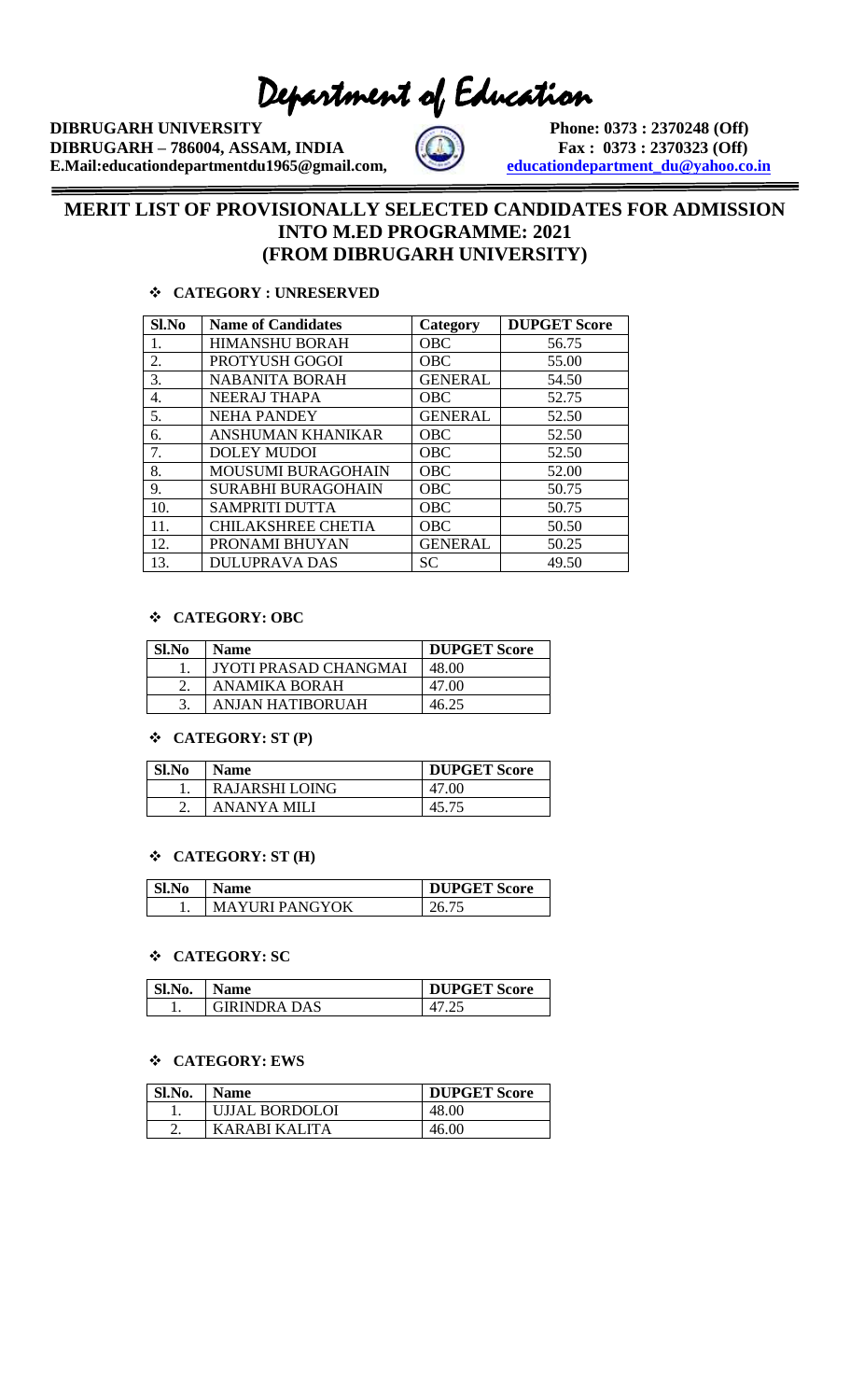# Department of Education

**DIBRUGARH UNIVERSITY** Phone: 0373 : 2370248 (Off) **DIBRUGARH – 786004, ASSAM, INDIA Fax** : 0373 : 2370323 (Off) **E.Mail:educationdepartmentdu1965@gmail.com, <u>
<b>educationdepartment\_du@yahoo.co.in</u>**</u>

 $\equiv$ 



# **WAITING LIST FOR M.ED IN EDUCATION PROGRAMME FROM DIBRUGARH UNIVERSITY**

| Unreserved |
|------------|
|            |

| Sl.No | <b>Name</b>                  | Category       | <b>DUPGET Score</b> |
|-------|------------------------------|----------------|---------------------|
| 1.    | <b>UJJAL BORDOLOI</b>        | <b>GENERAL</b> | 48.00               |
| 2.    | <b>JYOTI PRASAD CHANGMAI</b> | <b>OBC</b>     | 48.00               |
| 3.    | <b>GIRINDRA DAS</b>          | <b>SC</b>      | 47.25               |
| 4.    | <b>ANAMIKA BORAH</b>         | OBC            | 47.00               |
| 5.    | <b>RAJARSHI LOING</b>        | ST(P)          | 47.00               |
| 6.    | <b>ANJAN HATIBORUAH</b>      | <b>OBC</b>     | 46.25               |
| 7.    | <b>KARABI KALITA</b>         | <b>GENERAL</b> | 46.00               |
| 8.    | <b>ANANYA MILI</b>           | ST(P)          | 45.75               |
| 9.    | <b>MOUSUMI PHUKAN</b>        | <b>OBC</b>     | 45.50               |
| 10.   | <b>RIMZIM BORUAH</b>         | <b>GENERAL</b> | 44.50               |
| 11.   | <b>UTTAM KHANIKOR</b>        | <b>OBC</b>     | 44.25               |
| 12.   | PRANJAL PRATUM LAMU          | <b>OBC</b>     | 43.75               |
| 13.   | AISHWARYA BARUAH             | <b>OBC</b>     | 43.50               |

## ❖ **OBC**

| Sl.No | Name                    | <b>DUPGET Score</b> |
|-------|-------------------------|---------------------|
| 1.    | <b>MOUSUMI PHUKAN</b>   | 45.50               |
| 2.    | <b>UTTAM KHANIKOR</b>   | 44.25               |
| 3.    | PRAJNYAN PRATIM LAMU    | 43.75               |
| 4.    | <b>AISHWARYA BARUAH</b> | 43.50               |
| 5.    | <b>SRI KARTICK SHAH</b> | 43.25               |
| 6.    | PARISMITA GOGOI         | 43.25               |
| 7.    | PRITAM PALLAB BORAH     | 43.00               |
| 8.    | PARTHAJYOTI BORUAH      | 42.75               |
| 9.    | <b>CHANDAN SAHU</b>     | 42.50               |
| 10.   | KRISHNA SURJYA CHETIA   | 42.50               |

### ❖ **ST(P)**

| Sl.No | <b>Name</b>            | <b>DUPGET Score</b> |
|-------|------------------------|---------------------|
|       | <b>FANCY MECH</b>      | 38.25               |
|       | <b>PRASTUTI DEORI</b>  | 37.50               |
| ັ     | <b>INDRANI KARDONG</b> | 34.25               |

### ❖ **ST(H) : NO APPLICANT**

### ❖ **SC**

| Sl.No | <b>Name</b>             | <b>DUPGET Score</b> |
|-------|-------------------------|---------------------|
|       | PRITISHMA PRIYA BRITIAL | 40.7 <sup>2</sup>   |
| ـ ت   | <b>TRISHNA DAS</b>      | 38.00               |

### ❖ **EWS**

| Sl.No | <b>Name</b>        | <b>DUPGET Score</b> |
|-------|--------------------|---------------------|
|       | <b>RICHA SARMA</b> | 41.50               |
| ـ.    | <b>ARIF HAQUE</b>  | 41.25               |
|       | PROTIBHA KALITA    | 33.75               |

**NB: The Seats remained vacant after Admission from the eligible candidates of the Provisional Merit List shall be filled up from the List of eligible Waitlisted Candidates on the same day, i.e. on 08.10.2021 (from 2:30 p.m. onwards). This Information modifies the Schedule notified in the Notification of the DUPGET 2021 Result vide Memo No. DU/DR-A/DUPGET 21/1130 dated 04.10.2021.**